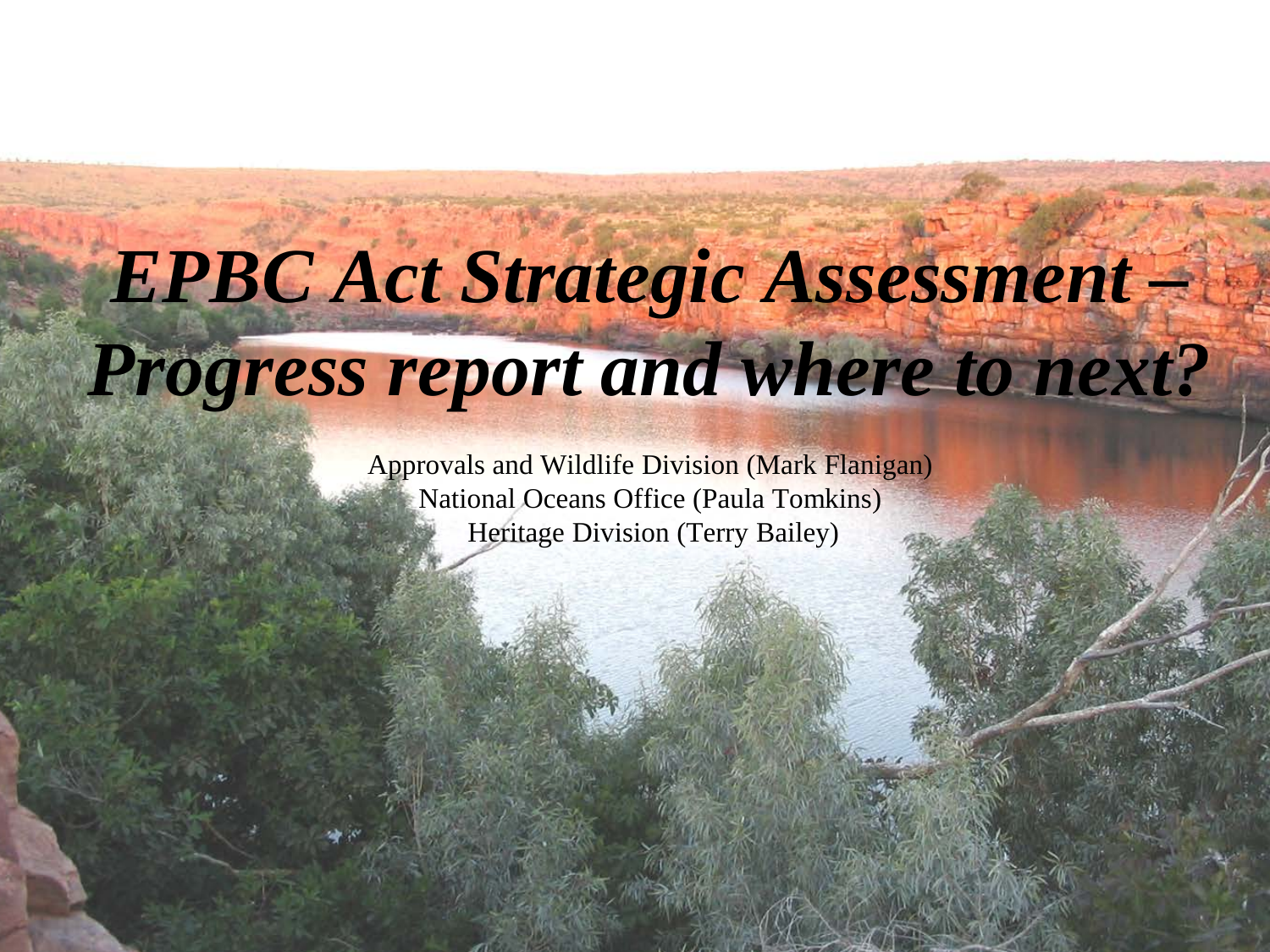# The Agreement: Summary

Agreement between the WA and Australian Governments in Feb 2008

Provides a means for :

1. Proactively addressing what would otherwise be negative cumulative impacts and economic inefficiencies associated with piecemeal LNG-related developments to service the Browse Basin Gas Reserves; and

2. Assessing the broader natural, indigenous and historic heritage values in the Kimberley region.

NB: consideration will also be given to feasible alternatives outside the Kimberley region

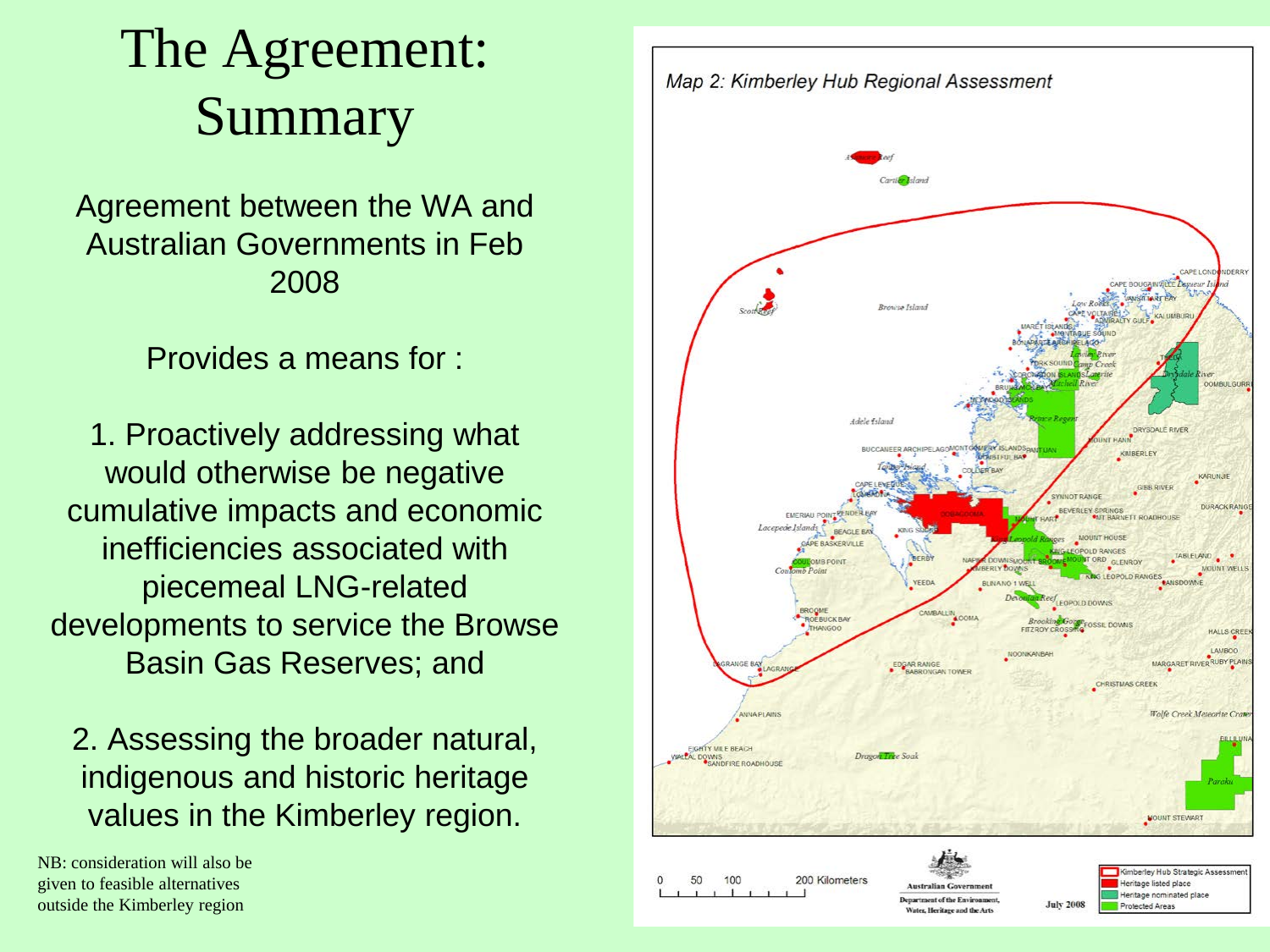# The Agreement: An Ecologically Sustainable Development Solution

- Concentrate impacts to an appropriate and defined area
- Address the cumulative impacts associated with piecemeal LNG development to service the Browse Basin Gas Reserves
- Provide region wide conservation and heritage protection
- Provide greater certainty to industry, government and the community over future LNG related development in Northern WA.



Photo: DEWHA



Photo: Kevin Crane (CALM) Photo: Ian Morris

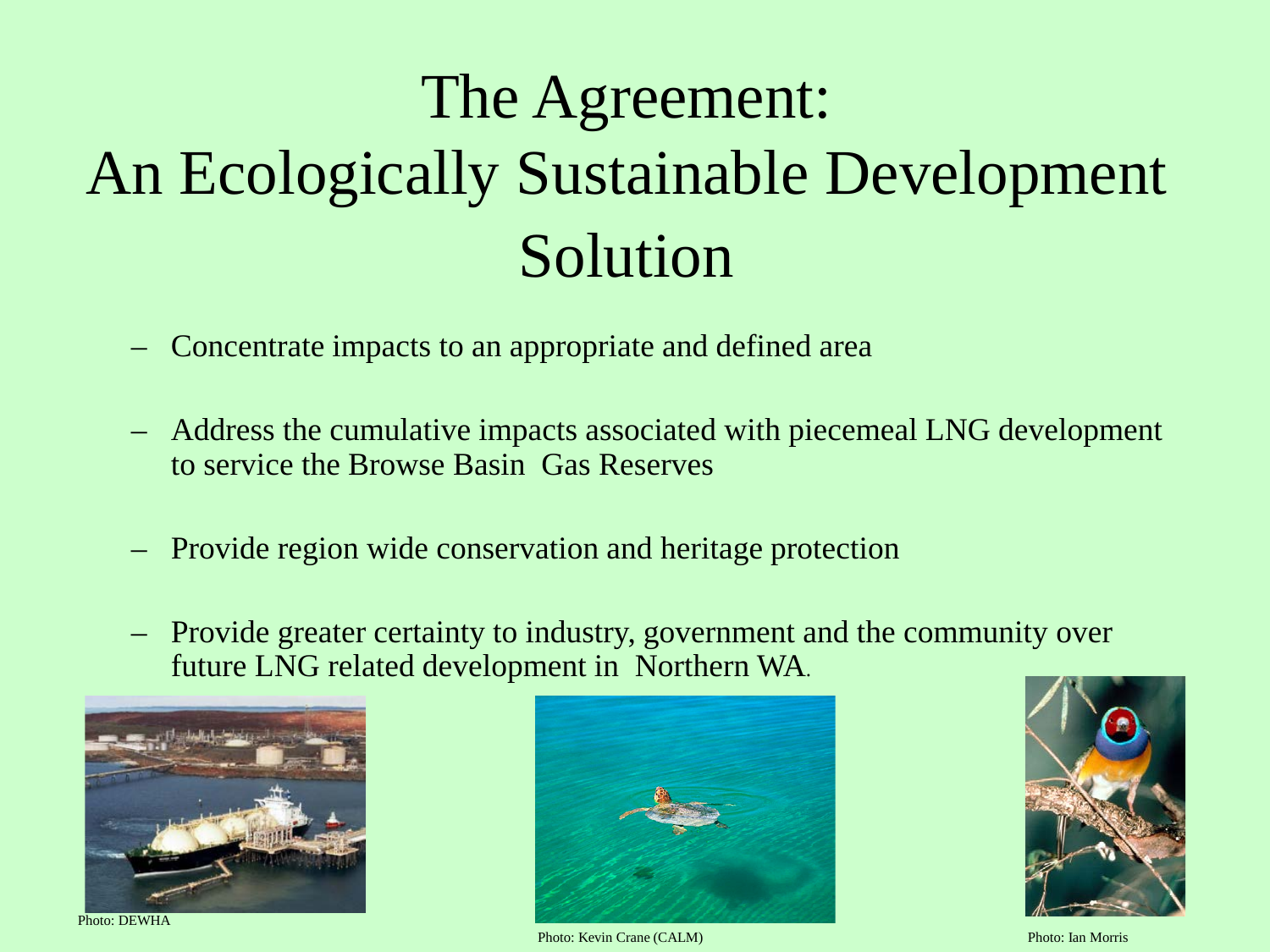# The Agreement and NW Marine Bioregional Plan

LNG Hub Location and Management Plan, *three stages*:

- environment and heritage (in particular matters of NES) will be considered during the short-listing and final selection of a Hub location to service the Browse Basin Gas Reserves;
- the impacts of actions associated with the development and functioning of the Hub will be identified, assessed and mitigated; and
- the Plan for the Hub and associated activities will provide for the conservation and protection of matters of NES

Simultaneous Process

- National Heritage Listing (to assist identification, listing and ultimately protection of the environment/heritage of the Kimberley more broadly)
- Northwest Marine Bioregional Plan

*Each of these initiatives are expected to be completed mid 2010*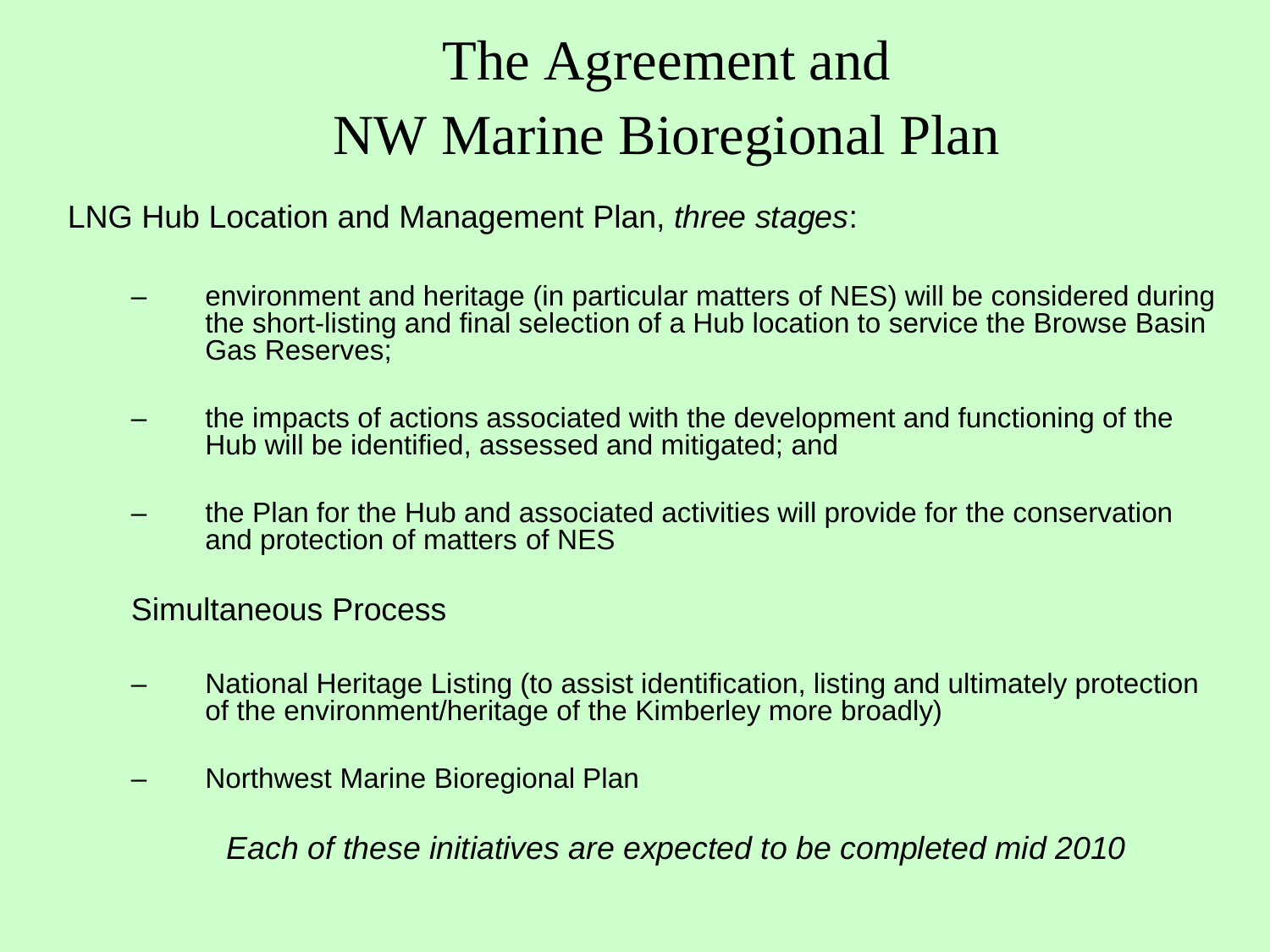Minister enters into an agreement with another person to undertake a strategic assessment of the impacts of actions under a policy, plan or program.

Preparation of a Terms of Reference (ToR) for a report on the impacts of actions under the policy, plan or program (a draft may be released for public comment)



# EPBC Act Strategic Assessment: What stage are we up to?

Approval of actions under the policy, plan or program by the Minister if appropriate

(approval may include conditions)

plan or program by the Minister if appropriate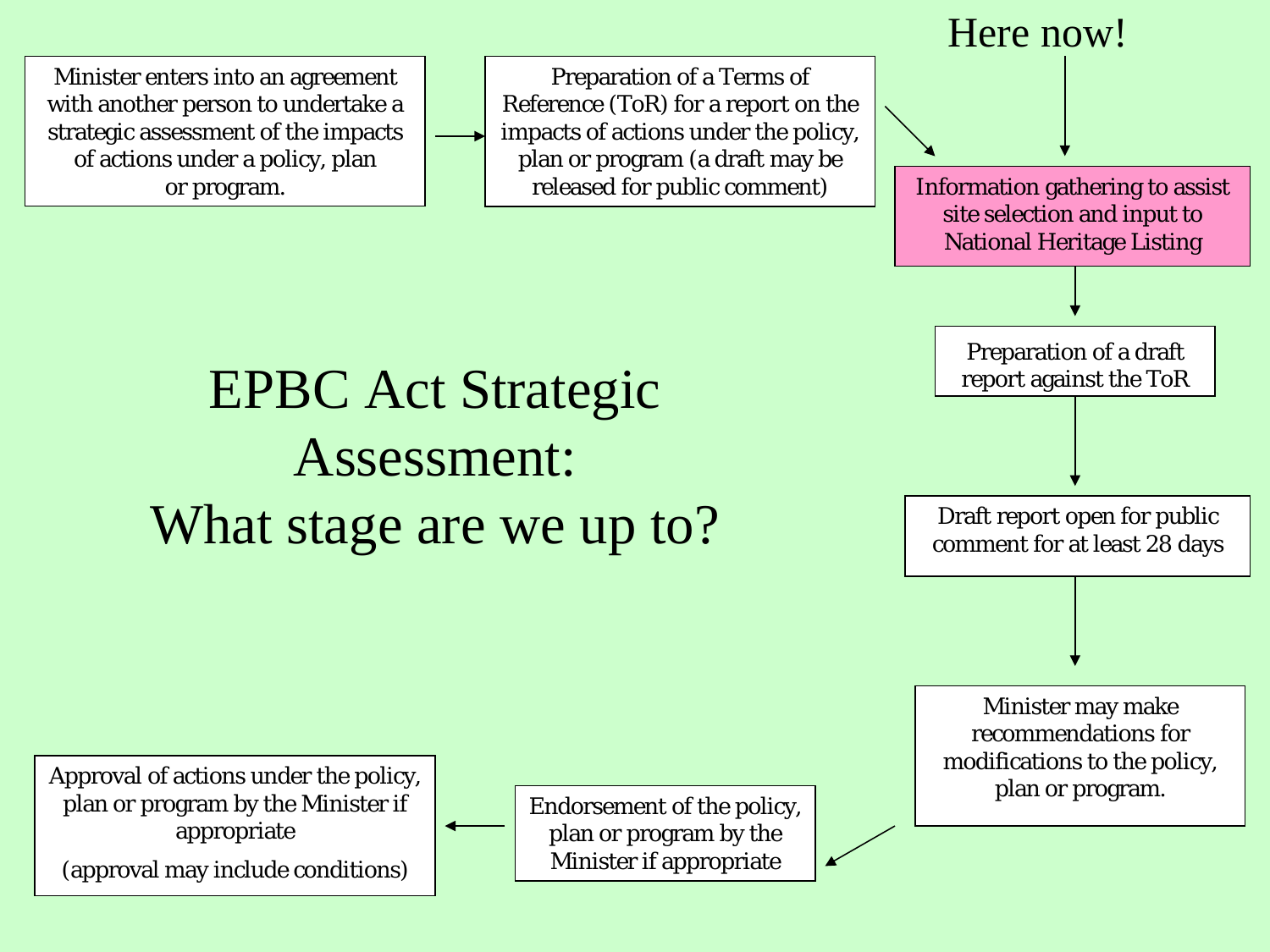#### *The Kimberley: Significant Environmental and Heritage Values and one of Australia's biodiversity hotspots*

#### Matters of NES in the Region of Assessment

- Listed Threatened Species and Ecological Communities
- Listed Migratory Species
- RAMSAR Wetlands
- Commonwealth Marine Environment
- National Heritage Values
- Prospective Matters of NES

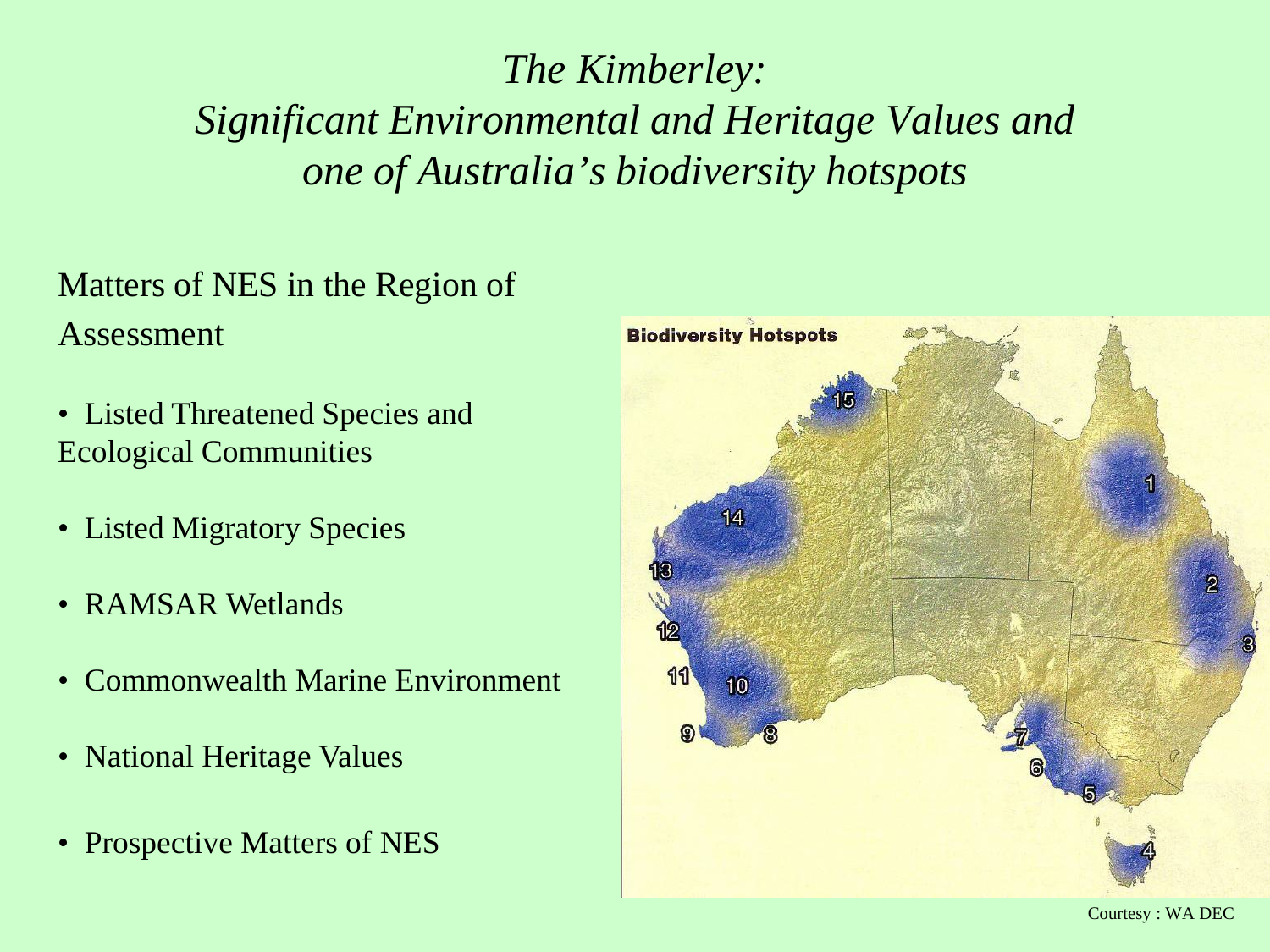### Northwest Marine Bioregional Plan

#### **NW Region**

- Extends from Kalbarri in south to NT border
- Commonwealth waters from  $3 200$  nm



Photo: WA DEC



- Identify conservation values in the NW marine region
- Guide the Minister in decision-making under EPBC Act

• Implement the National Representative System of Marine Protected Areas in Commonwealth waters (ie identify MPAs)

• Advise proponents of the Government's conservation priorities in the marine environment



Photo: DEWHA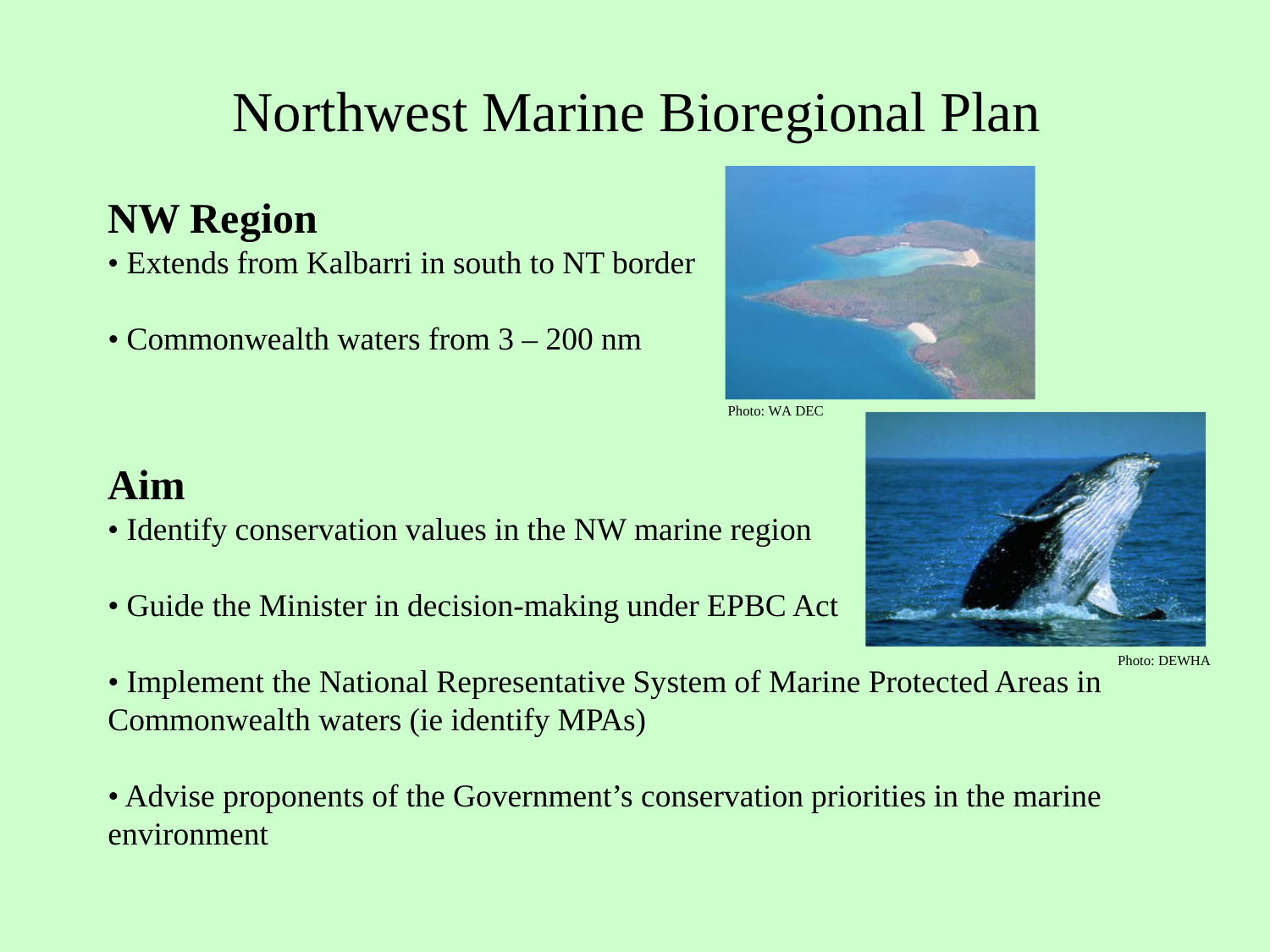### North-west Marine Region



**Milestones:**

**Bioregional Profile – Mid 2008**

**Draft Plan – Mid 2009**

**Final Plan – Mid 2010**